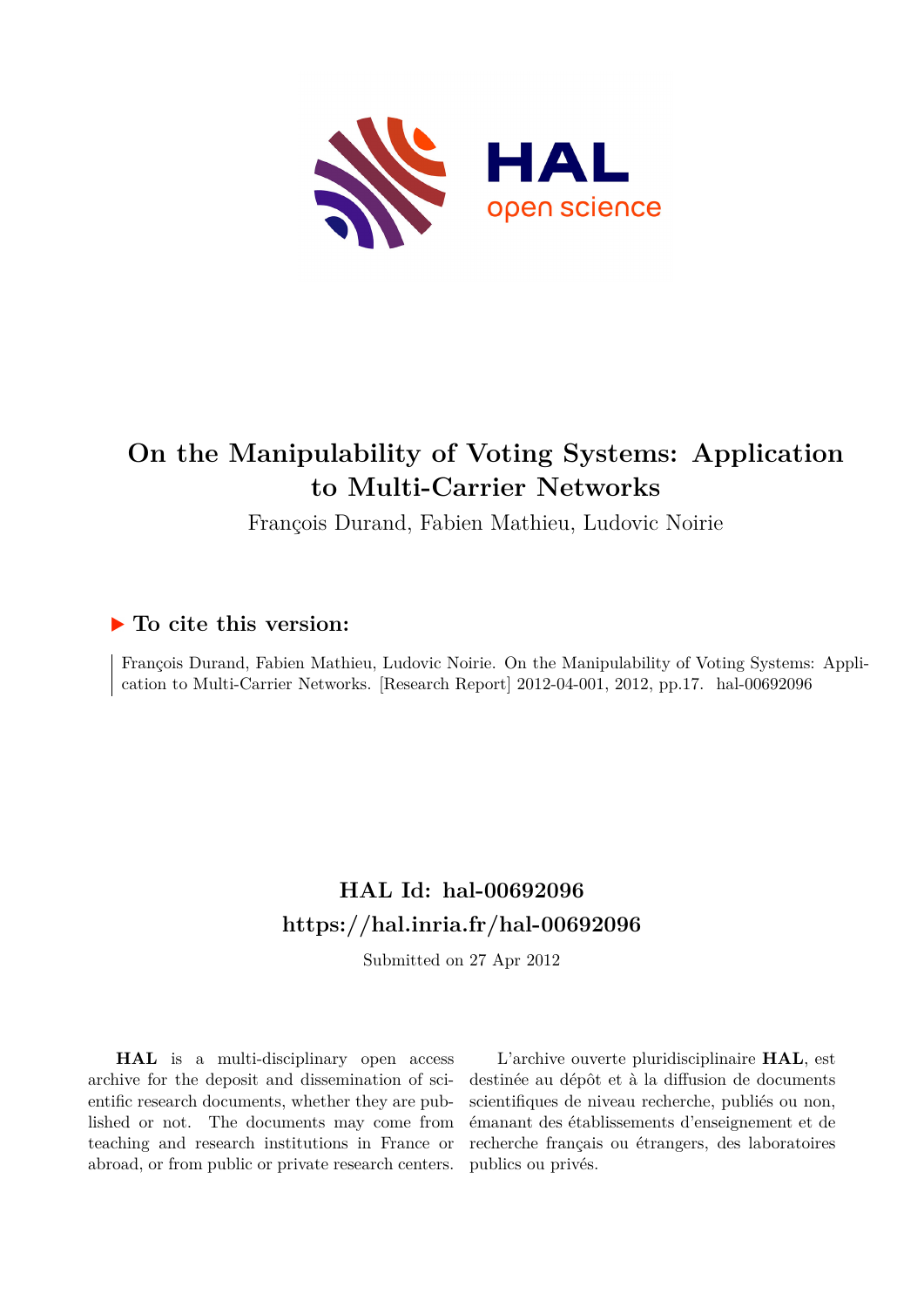

# On the Manipulability of Voting Systems: Application to Multi-Carrier Networks

François Durand , Fabien Mathieu, Ludovic Noirie

LINCS **RESEARCH** REPORT N° 2012–04-001

April 2012

Partners: Alcatel-Lucent Bell Labs France, Inria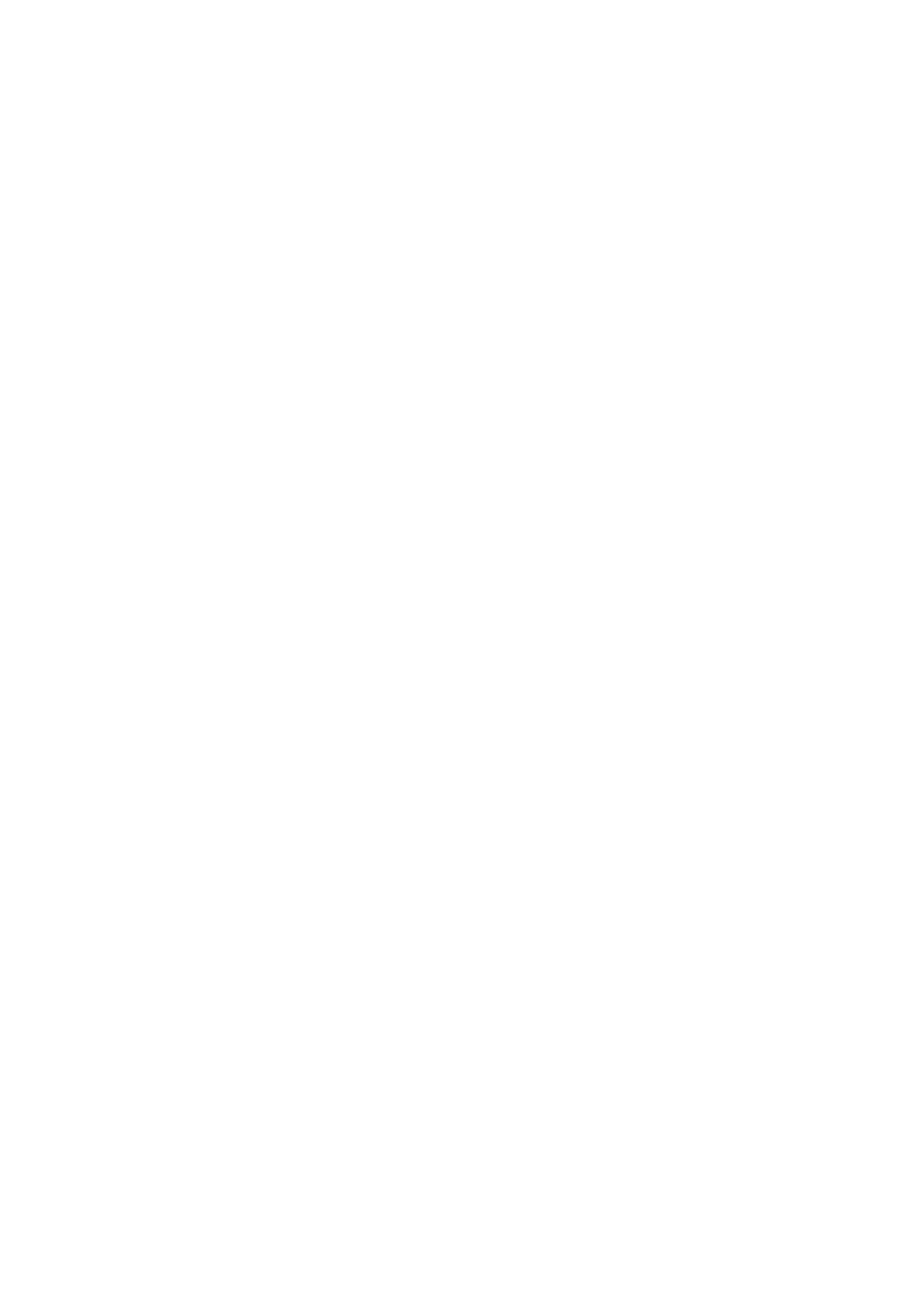

# On the Manipulability of Voting Systems: Application to Multi-Carrier Networks

François Durand ∗ , Fabien Mathieu† , Ludovic Noirie<sup>∗</sup>

LINCS Research Report n° 2012–04-001 — April 2012 — 17 pages

Abstract: Today, Internet involves many actors who are making revenues on it (operators, companies, service providers,...). It is therefore important to be able to make fair decisions in this large-scale and highly competitive economical ecosystem. One of the main issues is to prevent actors from manipulating the natural outcome of the decision process. For that purpose, game theory is a natural framework.

In that context, voting systems represent an interesting alternative that, to our knowledge, has not yet been considered. They allow competing entities to decide among different options. Strong theoretical results showed that all voting systems are susceptible to be manipulated by one single voter, except for some "degenerated" and non-acceptable cases. However, very little is known about how much a voting system is manipulable in practical scenarios.

In this paper, we investigate empirically the use of voting systems for choosing end-to-end paths in multi-carrier networks, analyzing their manipulability and their economical efficiency. We show that one particular system, called Single Transferable Vote (STV), is largely more resistant to manipulability than the natural system which tries to get the economical optimum. Moreover, STV manages to select paths close to the economical optimum, whether the participants try to cheat or not.

Key-words: Voting systems, game theory, manipulability, multi-carrier networks

<sup>∗</sup> Alcatel-Lucent Bell Labs France

† Inria

**LINCS Laboratory of Information, Network and Communication Sciences**

23, avenue d'Italie 75013 Paris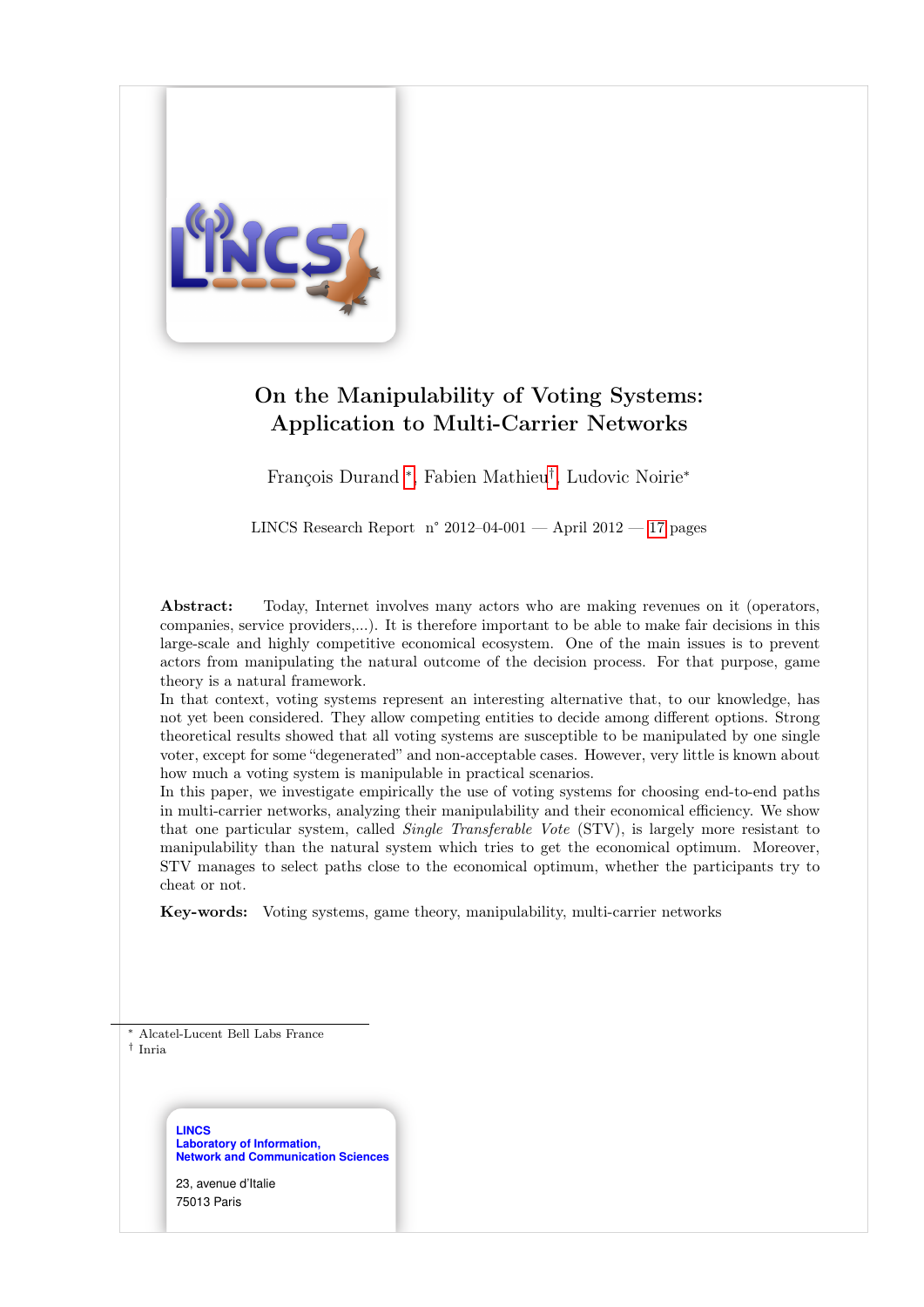# Manipulabilité des systèmes de vote : Applications aux réseaux inter-opérateurs

Résumé : Aujourd'hui, la plupart des acteurs d'Internet ont des intérêts financiers (fournisseurs d'accès, de service, . . . ). Dans ce contexte, il est crucial de pouvoir prendre des décisions équitables, l'environnement étant très compétitif. En particulier, il s'agit de pouvoir empêcher une partie des acteurs de truquer un résultat au détriment des autres, ce qui se fait d'habitude en considérant un point de vue de théorie des jeux.

Or, les systèmes de vote présentent une alternative intéressante peu étudiée dans ce contexte, tout du moins à notre connaissance. Ils permettent à des entités concurrentes de choisir en commun entre plusieurs options. Des résultats théoriques classiques montrent hélas que tous les systèmes de vote sont susceptibles d'être manipulés sous certaines conditions, à l'exception de quelques systèmes dégénérés, comme par exemple la dictature. Cependant, on ne sait pas grand chose de la manipulabilité quantitative des systèmes de vote pour des scénarios pratiques.

Dans cet article, nous faisons une étude empirique de l'utilisation des systèmes de vote pour choisir une route dans un réseau inter-opérateur, en comparant simultanément l'efficacité du résultat sincère, la manipulabilité et l'efficacité du résultat manipulé. Nous montrons qu'un système en particulier, Single Transferable Vote (STV), est bien plus résistant que le système qui donne la solution optimale si tout le monde est sincère, tout en conservant une efficacité proche de l'optimal, que les acteurs essaient de manipuler le système ou non.

Mots-clés : Systèmes de vote, théorie des jeux, manipulabilité, réseaux inter-opérateurs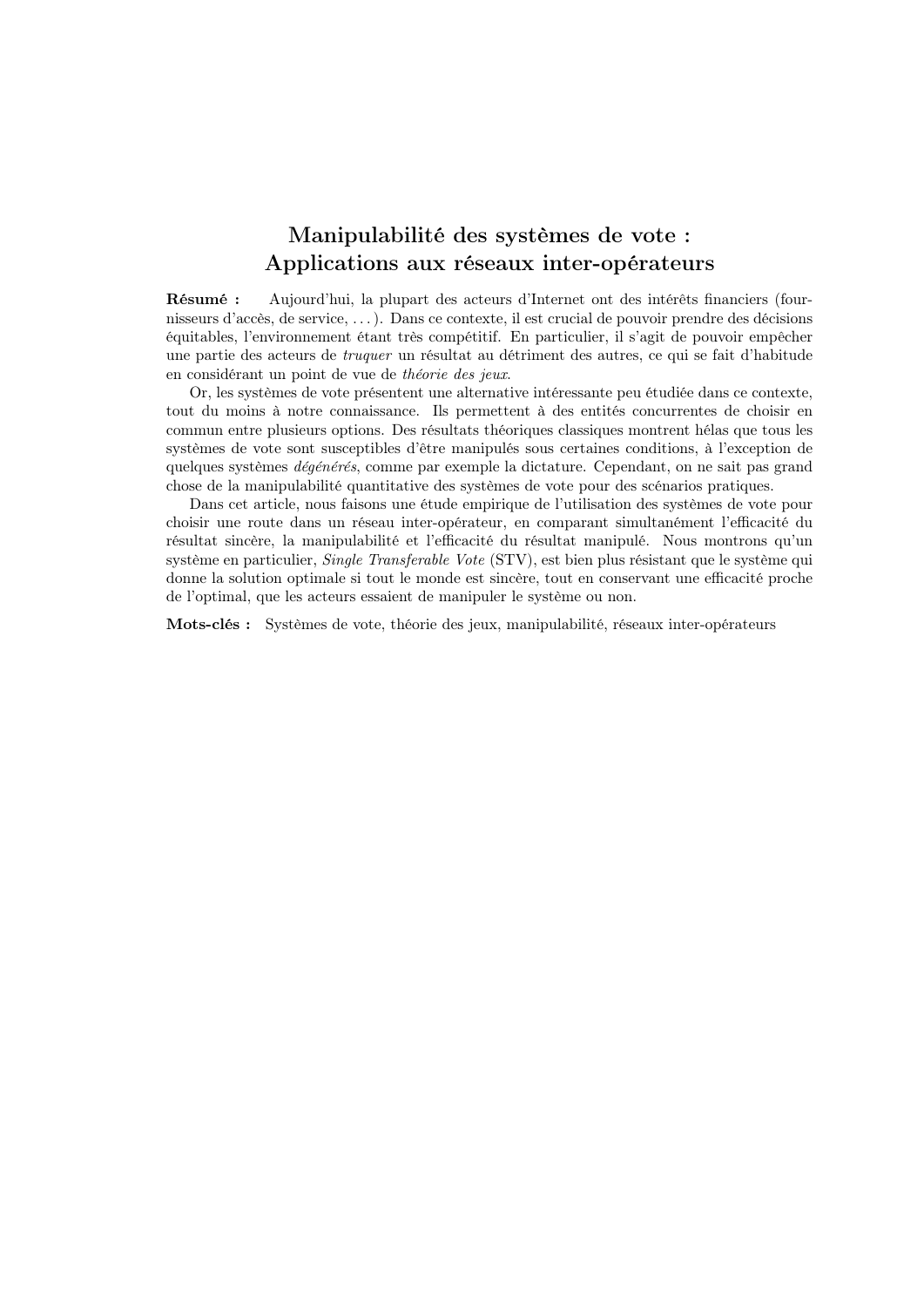## 1 Introduction

The emergence of new services, along with the constant growth of existing ones, has led to the explosion of Internet traffic. The network of networks has become a huge economical ecosystem, on which lot of companies are making revenues. This includes network operators, that interconnect their infrastructures to make the Internet, but also service providers, that monetize their services on it. In this context, it is important to ensure fairness in decisions that involve many different competing actors, with the goal to reach some kind of global economical optimum.

Indeed, participants of a decentralized network often have to take global decisions based on local interests. For instance, Internet routes span over multiple Autonomous Systems, while they result from local, arbitrary decisions. Many fields related to game theory have been proposed in order to have a better understanding of distributed decision-related issues ([12]). However, to the best of our knowledge, one of these fields remain mostly unexploited: voting systems, that allow competing entities to decide among different options.

The main goal of this paper is to investigate the usage of voting systems within the Internet economical ecosystem. In particular, we focus on the question of manipulability, which is crucial in a decision-making context: how hard is it for participants to change the decision by lying about their own interests? It is known that except for a few degenerated cases, all voting systems can be cheated ([9, 14, 10]). However, the practical performance of existing algorithms is mostly limited to high level properties. This study applies the voting system framework to a networking use-case, and quantifies manipulability and its effects on such a scenario. This paper is organized as follows. Section 2 gives a generic, self-contained, framework of voting systems, with a focus on manipulability aspects. Section 3 defines and models the networking use-case of our paper: path establishment in multi-carrier networks. Lastly, in Section 4, we analyze the results we obtain, illustrating how and why voting systems can be very interesting for practical use in an economical ecosystem such as the one of multi-carrier networks.

## 2 Generalities on voting systems

This section presents the general framework of voting systems that we use in this study. It first describes the notion of elector's preferences, the general definition of voting systems and some examples that we use in our study. Manipulability criteria are then given, as well as some general results that are known about manipulability of voting systems.

#### 2.1 Preferences

We denote  $\mathcal{E} = \{e_i\}_{i=1}^n$  the set of electors (voters) and  $\mathcal{C} = \{c_j\}_{j=1}^m$  the set of candidates. Following Von Neumann-Morgenstern approach [16], the preferences of an elector  $e_i$  are represented by a utility vector  $\mathbf{U}_i = (u_{i,j})_{j=1}^m$ , with:

- $u_{i,j} > u_{i,k}$  means that  $e_i$  strictly prefers  $c_j$  to  $c_k$ ,
- $u_{i,j} = u_{i,k}$  means that  $e_i$  values  $c_j$  and  $c_k$  in the same way,
- For  $\lambda \in [0,1], u_{i,k} > \lambda u_{i,j} + (1-\lambda)u_{i,l}$  means that  $e_i$  strictly prefers  $c_k$  to a lottery where  $c_j$  is chosen with probability  $\lambda$  and  $c_l$  with probability  $1 - \lambda$ .

Thus,  $U_i$  does not only represent elector  $e_i$ 's order of preferences but also the compared strengths of her preferences.

RR n° 2012–04-001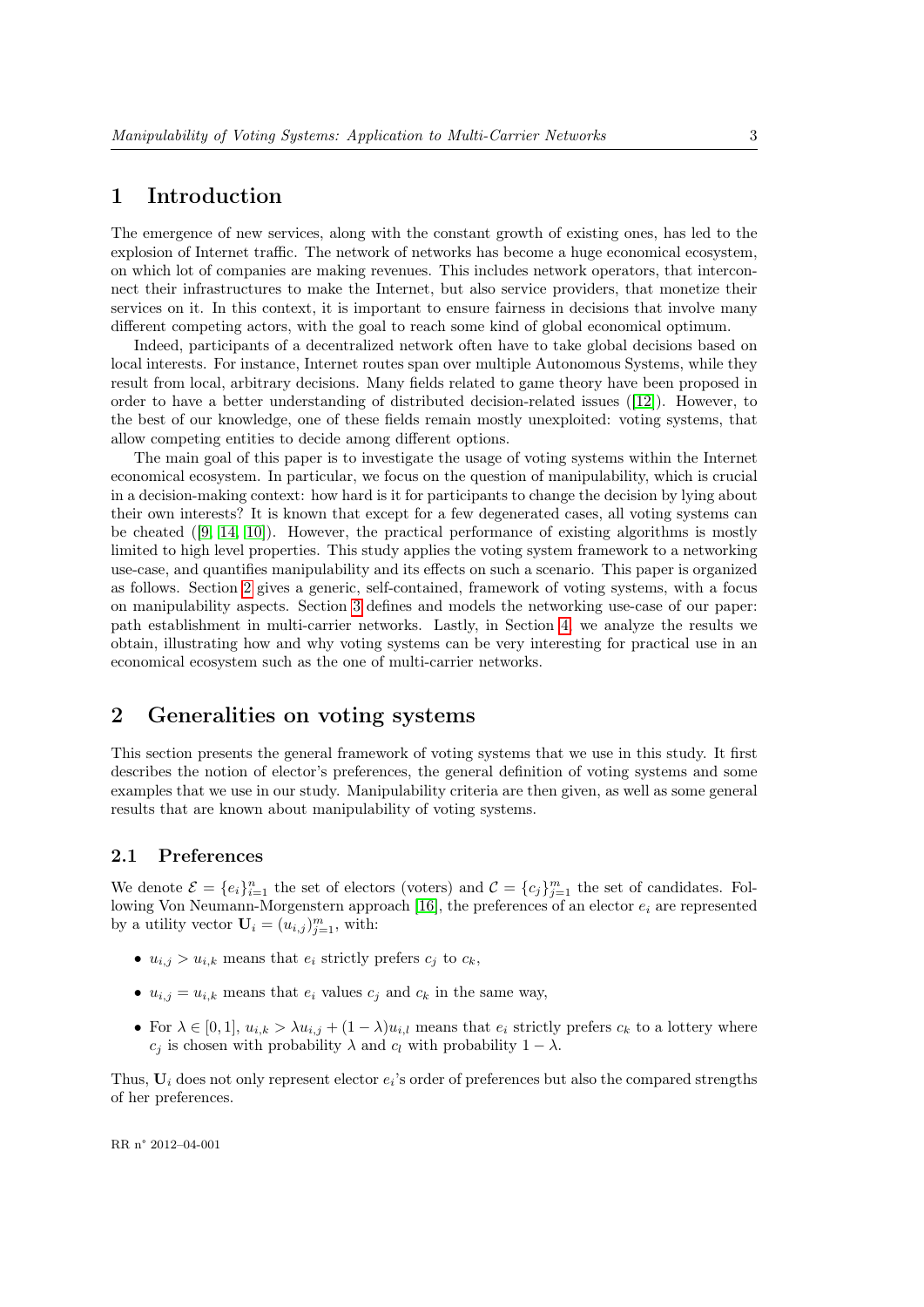We denote  $\mathcal{U} = \mathbb{R}^m$  the space of the possible preference profiles for an elector<sup>1</sup>. Knowing elector  $e_i$ 's utility vector  $\mathbf{U}_i \in \mathcal{U}$ , we can deduct  $e_i$ 's order of preferences: her preferred candidate(s) is (are) the one(s) she attributes the highest utility, etc. This define a canonical surjection  $\sigma$ from the utility space  $U$  to the set of weak orders over the candidates.

#### 2.2 Voting system definition

A voting system allows competing entities (the electors) to select one option among many (the candidates). An elector  $e_i$  can choose a deterministic *strategy* or *ballot* from a strategy set  $S_i$ . This would be called a *pure strategy* in usual game theory. Once each elector has chosen a strategy, the voting system picks out a candidate, applying a voting rule function:

$$
f:S_1\times\ldots\times S_n\to\mathcal{C}.
$$

In order to link utilities to voting systems, we also need to define sincerity: for each  $i$ , we assume that there is a function

$$
g_i:\mathcal{U}\to S_i
$$

that describes the "spirit" of the voting system: if your preferences are  $U_i$ , you are supposed to vote  $g_i(\mathbf{U}_i)$  and doing so will be considered *sincere*. Actually, most voting systems admit a simple, canonical, sincerity function:

- when  $S_i$  is equal to  $\mathcal{U}$ , we use  $g_i = Id;$
- when  $S_i$  is the set of weak orders over the candidates, we use  $g_i = \sigma$ , the canonical surjection.

Note that a great part of the literature limits voting systems to the case where  $S_i$  is even the set of strict orders over the candidates [14, 1, 3, 13, 18].

#### 2.3 Examples of voting systems

Voting systems are a huge family, and studying all of them is far beyond the scope of this paper. For reasons that will be detailed in Section 3, we focus on the following systems:

#### 2.3.1 Range voting

each elector  $e_i$  communicates a vector of notes,  $\mathbf{S}_i = (s_{i,j})_{j=1}^m$ . The candidate  $c_j$  who maximizes the sum  $\sum_{i=1}^{n} s_{i,j}$  wins. We consider that  $e_i$  is sincere when she communicates her utility vector  $U_i$  as vector of notes. In order to limit obvious ways of cheating, we can give restrictions to the vector  $S_i$ : for example, a minimum and a maximum value allowed for each coordinate.

#### 2.3.2 Exhaustive ballot (EB)

the protocol proceeds through a series of  $m-1$  elimination rounds. At the beginning of each round, each elector communicates her preferred candidate among the remaining ones<sup>2</sup>, and the candidate with least votes is eliminated. The winner is the last remaining candidate.

<sup>&</sup>lt;sup>1</sup>In the vanilla Von Neumann-Morgenstern approach, utilities are defined up to two constants, and  $U$  corresponds to a quotient space of  $\mathbb{R}^m$  by the corresponding equivalence relation. In this paper, however, utilities correspond to an actual gain or loss, so we can discard the equivalence relation.

<sup>&</sup>lt;sup>2</sup>In the generic descriptions of Exhaustive ballot and STV, we assume that for each elector, the order of preferences is strict. If an elector can be indifferent between several candidates, these system need further precisions, as the ones we propose in section 3.4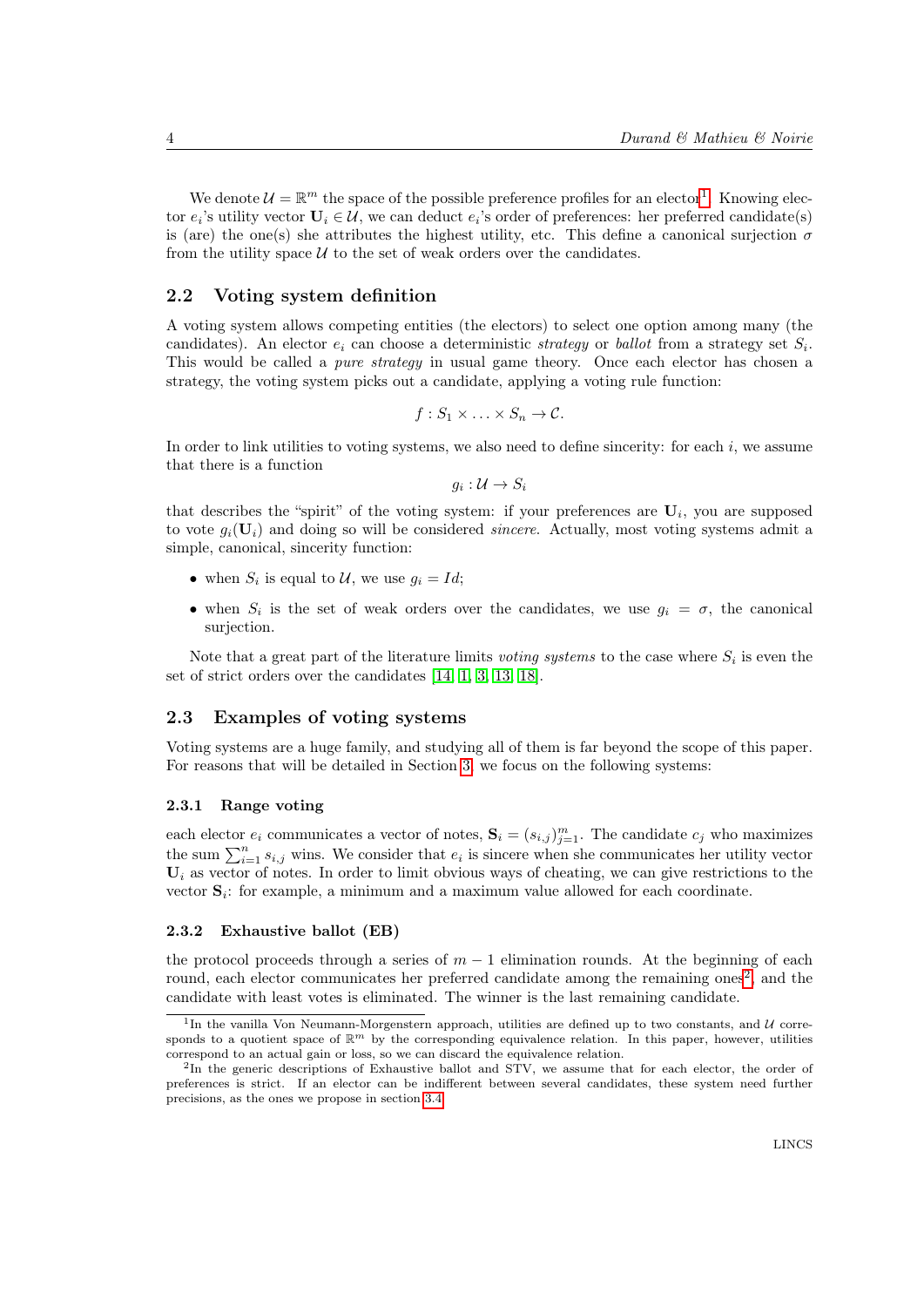#### 2.3.3 Single Transferable Vote (STV)

each elector communicates her order of preferences once and for all. Then, the protocol emulates a series of  $m-1$  elimination rounds. In each round, the candidate who is ranked first by the least number of voters is eliminated and each ballot in her favor is transferred automatically to the best ranked remaining candidate in that ballot.

It is straightforward that STV is indeed an emulation of EB. In particular, if all electors vote sincerely, both systems give the same result. The main difference is that in EB, an elector can contradict herself from one round to another, like changing the candidate she says she prefers between two rounds even if she has not been eliminated<sup>3</sup>.

#### 2.4 Manipulability criteria

We need properties that describe the manipulability of voting systems. We consider a given set of electors, candidates, utilities, and a voting system with an associated sincerity function.  $v \in \mathcal{C}$ denotes the candidate who is elected when all electors vote sincerely. The following definitions hold.

#### 2.4.1 Coalition manipulability (CM)

a subset of voters, by casting insincere ballots, can make the result of the vote better (from their point of view). That is, there exists a challenging candidate  $c \in \mathcal{C} \setminus \{v\}$  such that the electors preferring c to  $v$  can cast their ballots so that c gets elected, assuming that other electors don't change their own ballots.

#### 2.4.2 Trivial coalition manipulability (TM)

there is a challenging candidate  $c \in \mathcal{C} \setminus \{v\}$  that gets elected if all electors preferring c to v use their *trivial strategy*. Intuitively, an elector  $e$  uses her trivial strategy for candidate  $c$  against candidate v when she pretends that all candidates in  $\mathcal{C} \setminus \{v, c\}$  keep their sincere utility, that v has a finite utility lower than theirs and that c has an infinite utility. For instance, the trivial strategy in range voting consists of attributing the maximum note to c and the minimum note to other candidates. In STV or Exhaustive ballot, the trivial strategy means putting  $c$  at the top and  $v$  at the bottom, while keeping one's sincere, personal order of preferences over the other candidates.

CM is about being able to manipulate the system, not matter how hard it is. It answers the question: can the system be manipulated by omnipotent manipulators, which have a complete knowledge of the system, and can cast coordinated ballots? TM, on the other hand, answers the question of a zero-knowledge, decentralized, manipulation: once the challenger  $c$  is chosen, all electors of the coalition can cast their own ballot independently.

#### 2.5 Gibbard-Satterthwaite theorem

We say that an elector  $e_i$  is a *dictator* iff, for any possible outcome  $c \in f(S_1 \times \ldots S_n)$ , elector  $e_i$ can cast a ballot so that the elected candidate will be  $c$ , whatever other electors vote. We say that a voting system is dictatorial if there is a dictator.

It is manipulable iff at least one single elector can benefit from casting an insincere ballot (which implies coalition manipulability (CM)).

<sup>&</sup>lt;sup>3</sup>In that case, she uses a strategy that is not in the image of her sincerity function  $g_i$ . It is obviously not sincere, but allowed in this voting protocol.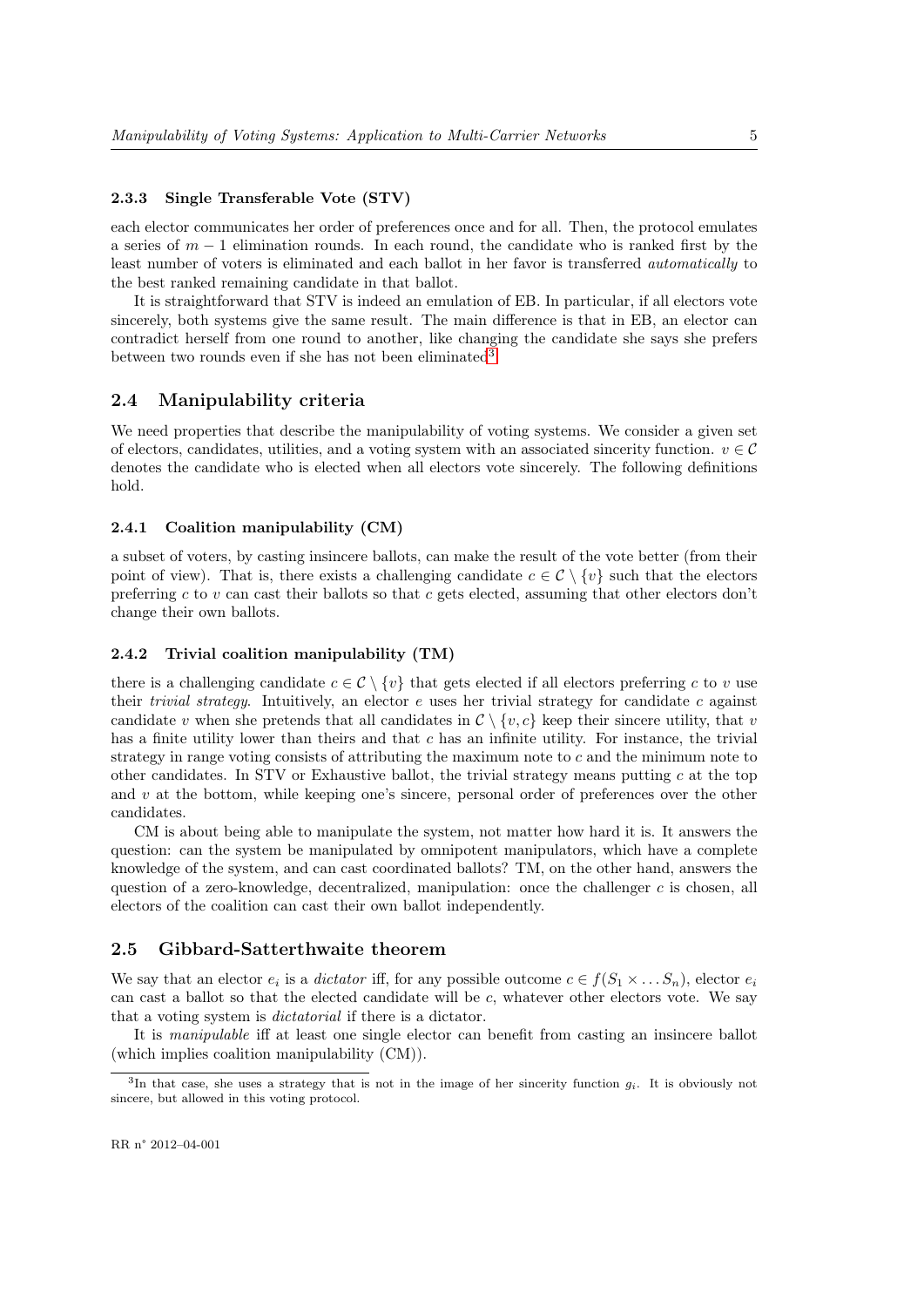

Figure 1: Multi-carrier network example

The following theorem was proved by Satterthwaite [14] for voting systems based on permutations and by Gibbard [9] in the general framework of strategies:

Every non-manipulable voting system with at least three possible outcomes is dictatorial.

This result can indeed be generalized beyond the assumptions that we made here, like for instance if the voting system is non-deterministic [10].

## 3 Multi-carrier networking case

In this section, we define the multi-carrier end-to-end path establishment problem we want to solve. We first explain how voting systems can be applied for this purpose, and how the set of candidate paths is selected. Then we define the cost and gain modeling, how the voting systems are applied and how the manipulability is calculated.

#### 3.1 Voting systems for multi-carrier path establishment

The problem to solve is the following: in a multi-carrier network, for given ingress and egress, which end-to-path should be selected if one takes carriers' preferences into account.

Figure 1 represents an example of interconnection of multi-carrier networks, with one carrier network per European country, interconnected by some geographical neighborhood.

We are aware that this example is not representative of a real multi-carrier network. For instance, such a flat interconnection topology differs from the historical BGP hierarchical topology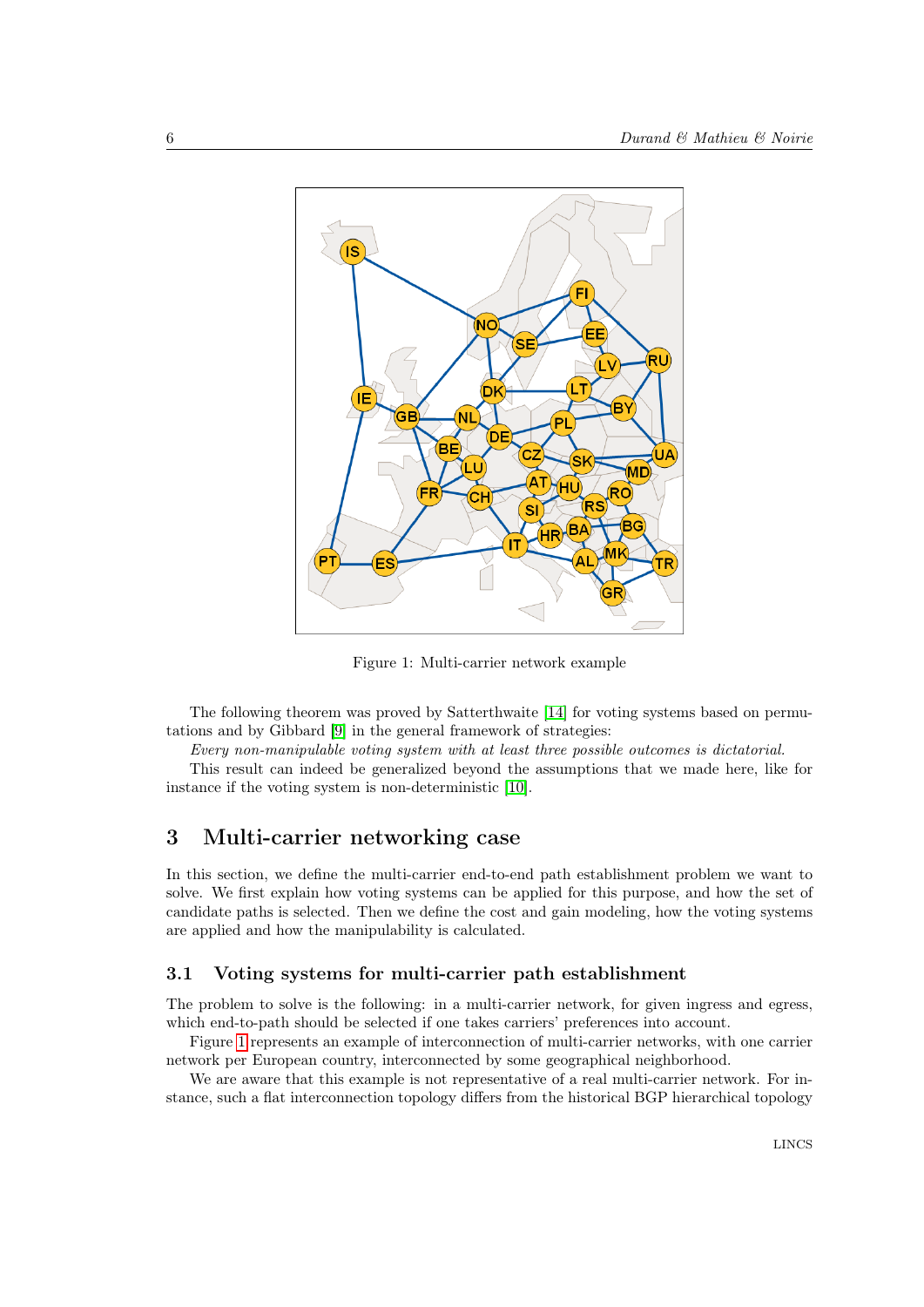of Internet<sup>4</sup>. Nevertheless, our goal here is to give a simple model where costs derive from some sort of underlying metric, so a geographical basis is a natural choice.

Because the carriers are in competition and can express their preferences, voting systems are well-adapted to model the decision process in the end-to-end path selection. We propose the following identification between the inter-carrier problem and the voting system modeling:

- The electors/voters  $\mathcal E$  are the carriers. In our present study, we only consider one elector per carrier, but one may envisage some variants (e.g., give different weights to different carriers, include the end-users, etc).
- The candidates are the feasible routing paths for a given demand (or a subset of them). They are an input of the problem: issues related to their identification or Quality of Service (QoS) are out of the scope of this study.
- The preferences of each carrier are represented by a utility vector, from which a ballot is defined (cf §2).
- The election result is the selected path for the client request. Any voting system can be used. Here we suppose there is an independent entity, called *supervisor*, in charge of the election process. The supervisor collects the ballots from all the carriers and processes the voting algorithm to decide the winner path (other options are possible: e.g., the carriers cooperatively participating to the whole voting scheme). Ensuring the integrity of the supervisor is beyond the scope of this paper.

Some carriers may have some knowledge about the utilities of their competitors:

- by public knowledge about the utilities;
- by cooperation between some carriers (within a coalition);
- by inference on previous votes (learning);
- by spying or information interception.

So the carriers may use that knowledge to lie about their own preferences, in order to improve their benefits, maybe against the global interest. Studying the manipulability of the voting systems is thus important in that context.

#### 3.2 Candidate paths

In our study case, we are considering the interconnection of  $n = 38$  carrier networks of figure 1. A demand is a request for end-to-end connections, with the only constraint that the connection must start at a given carrier network (ingress) and end at another one (egress).

For each demand, we could consider the set of possible paths without loop. However, the size of that set increases exponentially with the number of nodes in the network, so we want the supervisor to limit the number of candidates.

The only information the supervisor should use for selecting candidates is the multi-carrier interconnection topology, because carriers may wish to avoid any cost information diffusion before the actual vote, the rule we applied to limit the number of candidate paths is the following:

• The supervisor fixes a minimal number of candidate paths  $m_{min}$ , and an initial threshold  $\delta_{min}$ .

<sup>&</sup>lt;sup>4</sup>Note that some recent studies show an evolution towards flatter topologies ([11, 8]).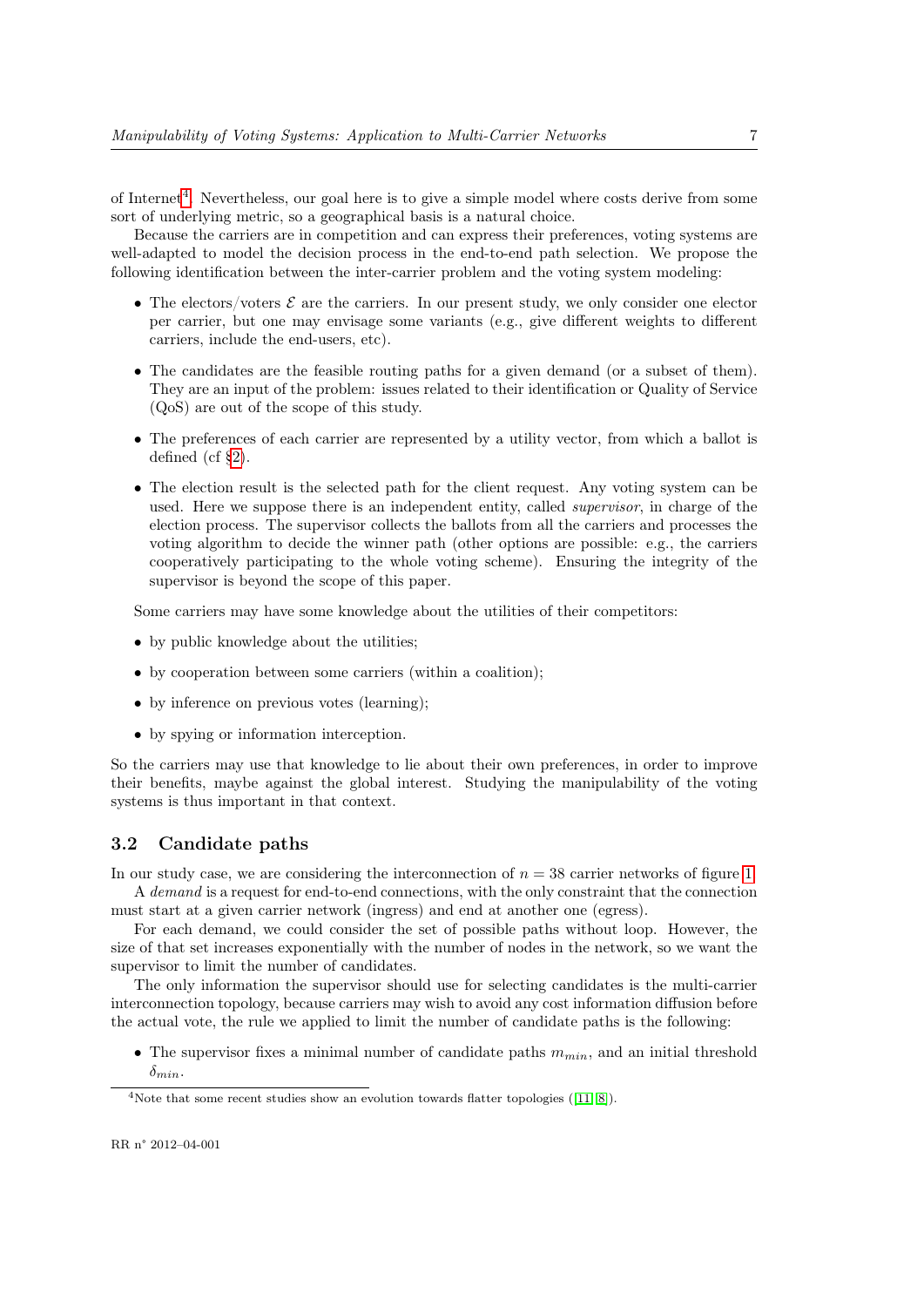- It computes the minimal number of hops  $h_{min}$  to satisfy the demand.
- It takes all paths without loop with a number of hops less than or equal to  $h_{min} + \delta_h$ , where  $\delta_h$  is the smallest threshold that is greater than or equal to  $\delta_{min}$  and that selects at least  $m_{min}$  candidates.

It is important to note that:

- The candidate paths are fully determined by the demand and the parameters  $(m_{min}, \delta_{min})$ . Their exact number depends on the demand.
- For each candidate path  $c_j$ , only a subset  $\mathcal{E}_j$  of the carriers  $e_i \in \mathcal{E}$  are concerned by the candidate path.
- Among these carriers, some may be concerned by only a subset of candidates.

For numerical evaluations, we use two limitation options:  $(m_{min}, \delta_{min}) \in \{ (5, 0); (10, 1) \}.$ The first option gives on average 9.94 candidate paths per request (from 5 to 43), and the second option gives on average 21.25 paths per request (from 10 to 127).

#### 3.3 Multi-carrier cost and gain modeling

We need to define the utilities in order to derive the preferences and ballots of the carriers. From an economical point of view, the natural definition is to take the difference between the gains and costs that carriers have for each possible paths.

As the focus of our study is the interest of voting systems, we limit ourselves to a very simplified cost and gain model.

#### 3.3.1 Cost

The cost for a carrier  $e_i$  in  $\mathcal{E}_j$  to carry the path  $c_j$  is noted  $\alpha_{i,j}$ . There are numerous ways to value  $\alpha_{i,j}$ , but for the sake of simplicity, we define  $\alpha_{i,j}$  as the sum of half the cost of the incoming interconnection link (which is null for the ingress carrier) and half the cost of the outgoing interconnection link (which is null for the egress carrier). For the cost of the interconnection link between two adjacent carriers a and b, we choose a linear function  $C_0+d_{a,b}/d_0$  of the distance  $d_{a,b}$ between  $a$  and  $b$  (we used the distances between the capital cities in our multi-network example). In our numerical study, we considered three cost options: dominated by the constant cost  $C_0$  $(C_0 = 1$  and  $d_0 = 100 \times \max(d_{a,b})$ , purely linear  $(C_0 = 0, d_0 = \max(d_{a,b}))$ , and intermediate  $(C_0 = 1, d_0 = \max(d_{a,b})/3).$ 

#### 3.3.2 Gain

Concerning the gain for the carriers, we consider that the client will pay a fixed amount A for a given demand (flat cost model for the client point of view). If path  $c_j$  is selected, this amount A will be equally distributed between the concerned carriers (the ones in  $\mathcal{E}_i$ ):

• This flat-fare approach is similar to what happens for some city metropolitan transportation systems, where the ticket price is a fixed fare not depending on the distance between the departure and the arrival stations. Other choices are of course possible, but the important assumption is that the price to pay for a connection is known in advance. In our study, with a flat rate, the benefit for the operator to set up the connection may be negative for long paths, but on average, concerning short and long paths, he will obtain a positive benefit.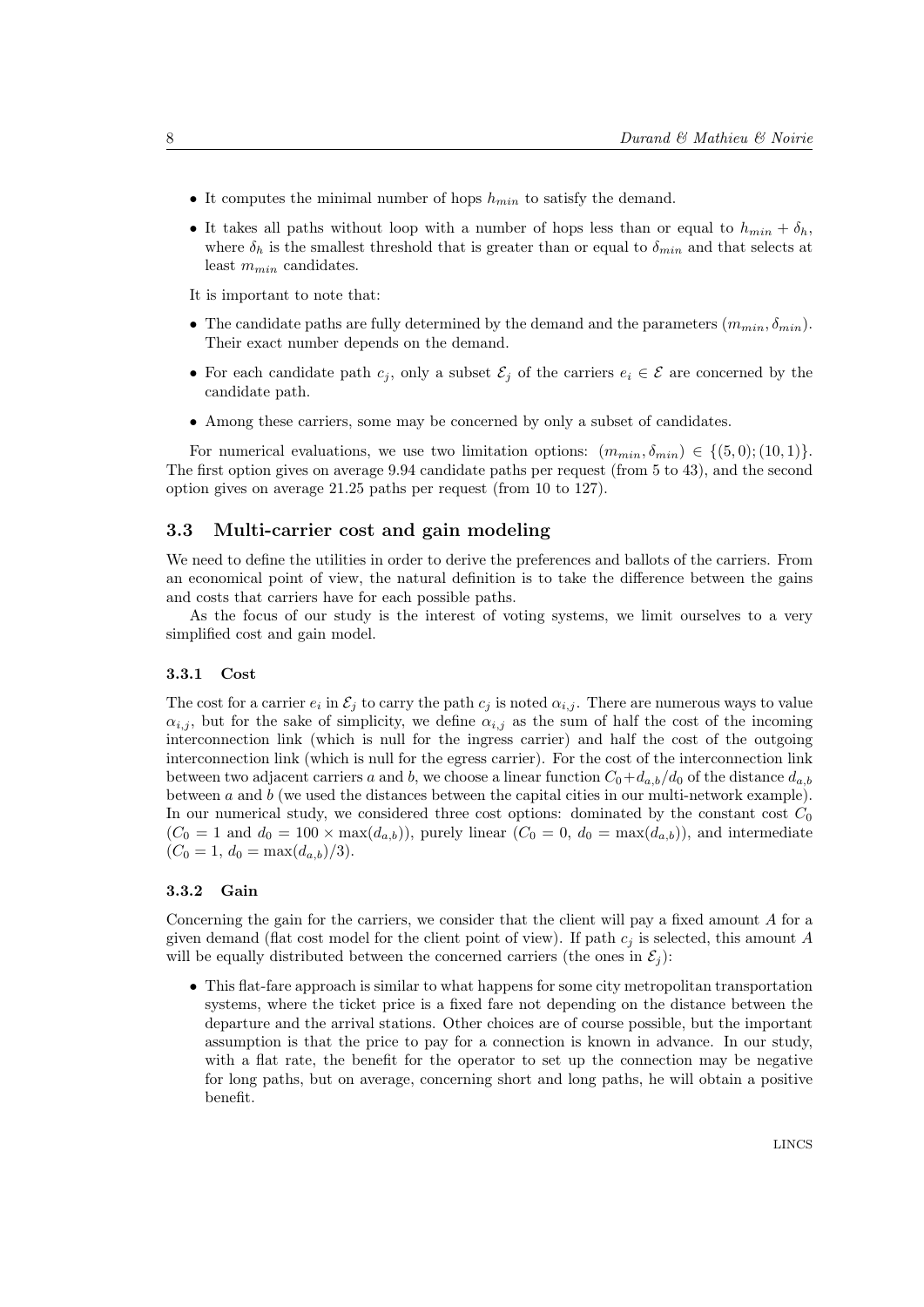• The client fare may be non-equally distributed. But the question on how the revenue is distributed between the carriers is out of the scope of our study. For the sake of simplicity, we thus choose the equal repartition.

We fixed the value A of the user fare in such a way that, considering the least cost paths for each request, the average global revenue represents 140% of the average global cost (i.e., benefit of  $40\%$ ). How to decide A in the real world is out of the scope of this study that focuses on manipulability.

#### 3.3.3 Utility

The sincere utility value for carrier  $e_i$  to carry the candidate path  $c_j$  can be defined as the net income (positive or negative) for the carrier if this candidate path is selected:

- $u_{i,j} = A/card(\mathcal{E}_j) \alpha_{i,j}$  if  $e_i \in \mathcal{E}_j$
- $u_{i,j} = 0$  if  $e_i \notin \mathcal{E}_j$  (the carrier is then *indifferent*)

#### 3.3.4 Global income

The global income of a given carrier depends on the intensity and distribution of demands. While intensity only scales the result, the distribution can change its nature. In our study, we consider that demands are uniformly distributed among each pair of different ingress and egress carriers. Of course, results can be straightforwardly generalized to any kind of distributions, related to country population or to some traffic matrix.

#### 3.4 Voting systems for the multi-carrier study case

#### 3.4.1 Range voting

With the utilities previously defined, the most natural choice for a voting system is the one that maximizes the global revenue, which is the sum of the utilities of all carriers contributing to the selected path. This corresponds exactly to the range voting defined in Subsection 2.3, so range voting is the natural reference system. In details, with range voting:

- The voters (carriers) give their utilities to the supervisor.
- The supervisor sums the notes for each candidate path, and selects the path with the maximal value.

One of the drawbacks with range voting is that the carriers are required to give all the information about their cost to the election supervisor. Even if it is an independent entity, they may wish to avoid giving this kind of information.

#### 3.4.2 STV

Numerous other voting systems may be applied. Previous work, as [4] or [17], suggests that STV belongs to the least manipulable voting systems known, so we used STV as the second voting system for our use case<sup>5</sup>. Path selection with  $STV$  works as follows:

<sup>5</sup>Actually, we also tried other voting systems in experiments not presented here, and verified that STV was the most promising candidate with respect to manipulability.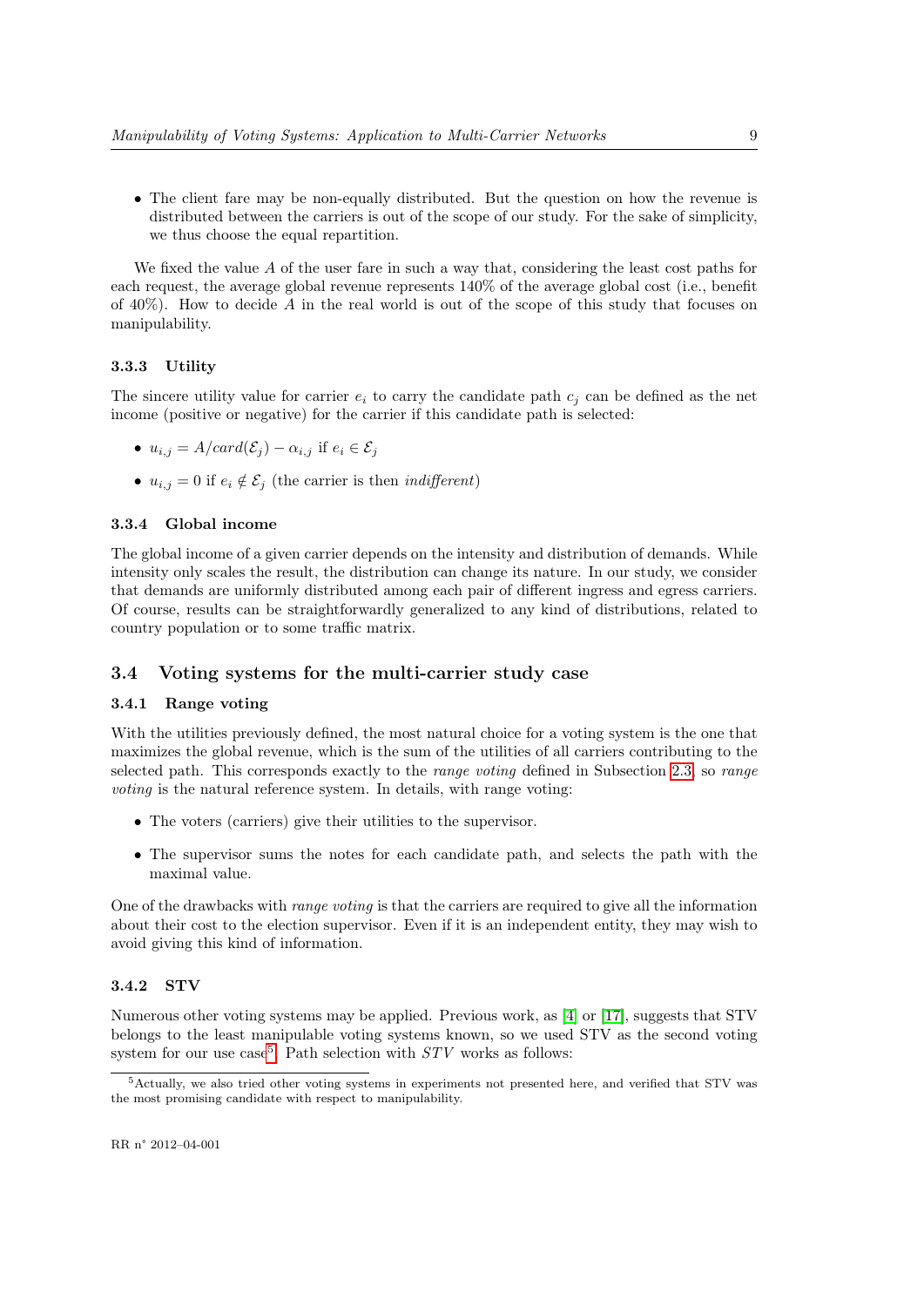- The voters (carriers) give the order of preferences on the candidate paths with which they are concerned. But the supervisor must also know how to position the other paths with which they are not concerned and to which they must be indifferent, so the carriers must also say to the supervisor, for each candidate path with which they are concerned, if they like it (financial gains) or dislike it (financial losses). They can deduce all the required information from their utilities, but they do not need to transmit the actual value of their utilities, which may be preferable for the carriers.
- The supervisor processes the STV mechanisms as defined in Subsection 2.3, with the following rule with equal preferences: in each round of  $STV$ , for a given carrier (elector), in case the number of remaining candidate paths with the highest preference is equal to or higher than two, then the vote is equally divided between these candidates. In each round, the election supervisor eliminates the candidate path with the least votes (the number of votes may be not an integer value in this case). In case of ties, we choose to eliminate the candidate path with the lowest index (it could be done randomly, but the impact is marginal in our problem).

#### 3.5 Manipulability algorithms

First, for both voting systems, the manipulation of the vote by a carrier is limited to the candidate paths concerning this carrier: the carrier cannot pretend to like or dislike a candidate path to which he must be indifferent.

#### 3.5.1 Range voting

In range voting, when electors preferring  $c$  to  $v$  try to make  $c$  win, their best strategy is obviously the trivial one: give the maximum note to c and the minimum note to the other candidates. For our use case, the only adaptation we made is that a carrier must give a null utility to the paths it does not belong to (this can be enforced by the supervisor, which knows the topology), but it is still the best strategy to make c win. Because of that, TM and CM are equivalent. The maximum note is set to  $+A$  and the minimum note to  $-A$  in our study.

#### 3.5.2 STV

Finding out if there is a way to manipulate with STV is much more difficult: in fact, the problem is known to be NP-hard [2]. To limit this difficulty, we use simple methods that test the manipulability (or non-manipulability) of a given demand. When the tests are inconclusive for a given demand, we can only answer maybe, but when considering all demands, this allows to give lower and upper bounds for manipulability.

In order to prove that STV is manipulable, we just try trivial manipulation. That is, for any candidate c, electors prefering c to v pretend that c is their best choice, v is their worst choice, keeping other candidates in their sincere positions. This gives a lower bound of the manipulability.

In order to prove that STV is not manipulable, our algorithm is an adaptation of [5]. The idea is to use a variation of the system that gives more power to manipulators and for which CM can be exactly computed. If the altered system cannot be manipulated, STV cannot either. In details:

• At each round, we authorize the manipulators to change their vote. This shifts the voting paradigm from STV to Exhaustive ballot. The interest is that eliminating candidate a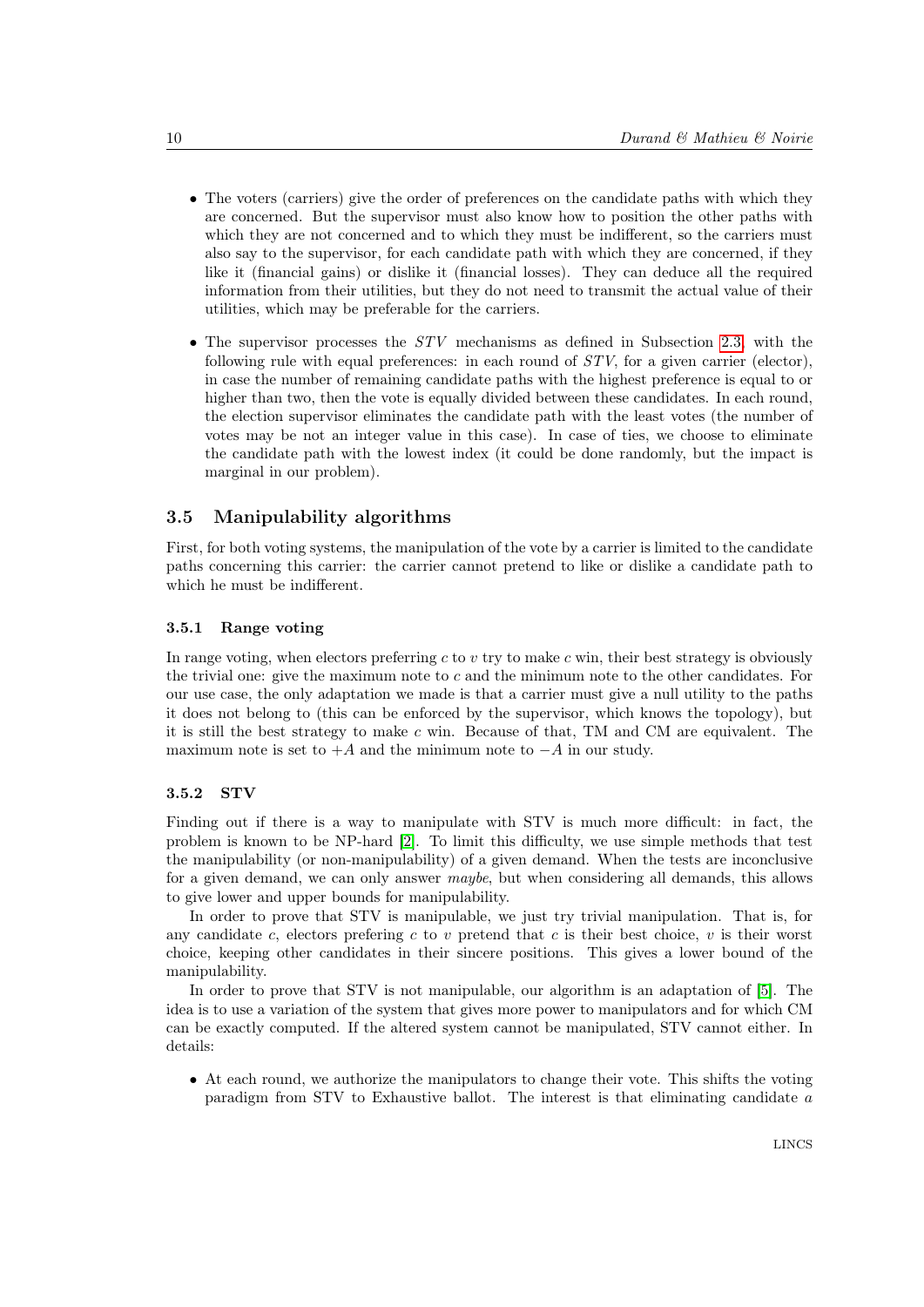then b or b then a lead to the same situation, whatever the manipulators have done to get there. This permits an iterative approach instead of a recursive one.

- At each round, each manipulator can share her vote between several candidates, even non equally, for instance  $\frac{1}{3}$  vote for one candidate and  $\frac{2}{3}$  vote for another one. This allows a water-filling approach and avoid Knapsack-like issues.
- We authorize electors to lie even about the paths they don't belong to. So all manipulators are symmetric in right and we don't have to manage them individually.

With these modifications, we can manage the group of manipulators globally: at each round, we can divide their votes as we like between the candidates, in order to eliminate the candidate we want to.

When we prove that manipulation is impossible with these adapted rules, then it is impossible with the rules given in 3.4: this provides an upper bound for the manipulability of STV.

As we will see in next Section, lower and upper bounds tend to be close to each other, so we get a good estimate of manipulability.

**Remark** Actually, the previous algorithm is still very costly (virtually in  $n2^m$ , where n is the number of voters and  $m$  is the number of candidates). When there are more than 25 candidates and that trivial manipulation does not work, we don't try to prove the impossibility and we directly consider the test inconclusive.

## 4 Multi-carrier networking results

In this section, we analyze the results we obtain on the multi-carrier network case described in Section 3.

For both *range voting* and STV, we first zoom on one specific scenario that will serve as reference, and then we extend the results for several parameters. We observe manipulability and economical efficiency, with sincere and insincere preferences.

#### 4.1 Reference scenario

We choose for reference scenario the case with  $(m_{min}, \delta_{min}) = (5, 0)$  (on average 9.94 candidate paths per demand) and the intermediate link cost model  $(C_0 = 1, d_0 = \max(d_{a,b})/3)$ . For this scenario, we measure:

- Sincere efficiency: global net income, in percentage of the optimal global net income, assuming that all carriers are sincere.
- Manipulability: proportion of the demands that are CM. For range voting, this can be exactly computed because CM is TM. For STV, we use TM as a lower bound and the Exhaustive Ballot variant to give an upper bound (cf §3.5).
- Insincere efficiency: efficiency of the system when manipulations are allowed. For a given demand, several manipulations can occur. We can measure the average insincere efficiency, if one manipulation is selected at random, or the worst case situation if for each manipulable demand, one chooses the manipulation that minimize the global net income (remember that by definition, the net income of the manipulators will increase, though).

The results are presented in Table 1. They clearly indicate that STV present many advantages over the more natural range voting selection: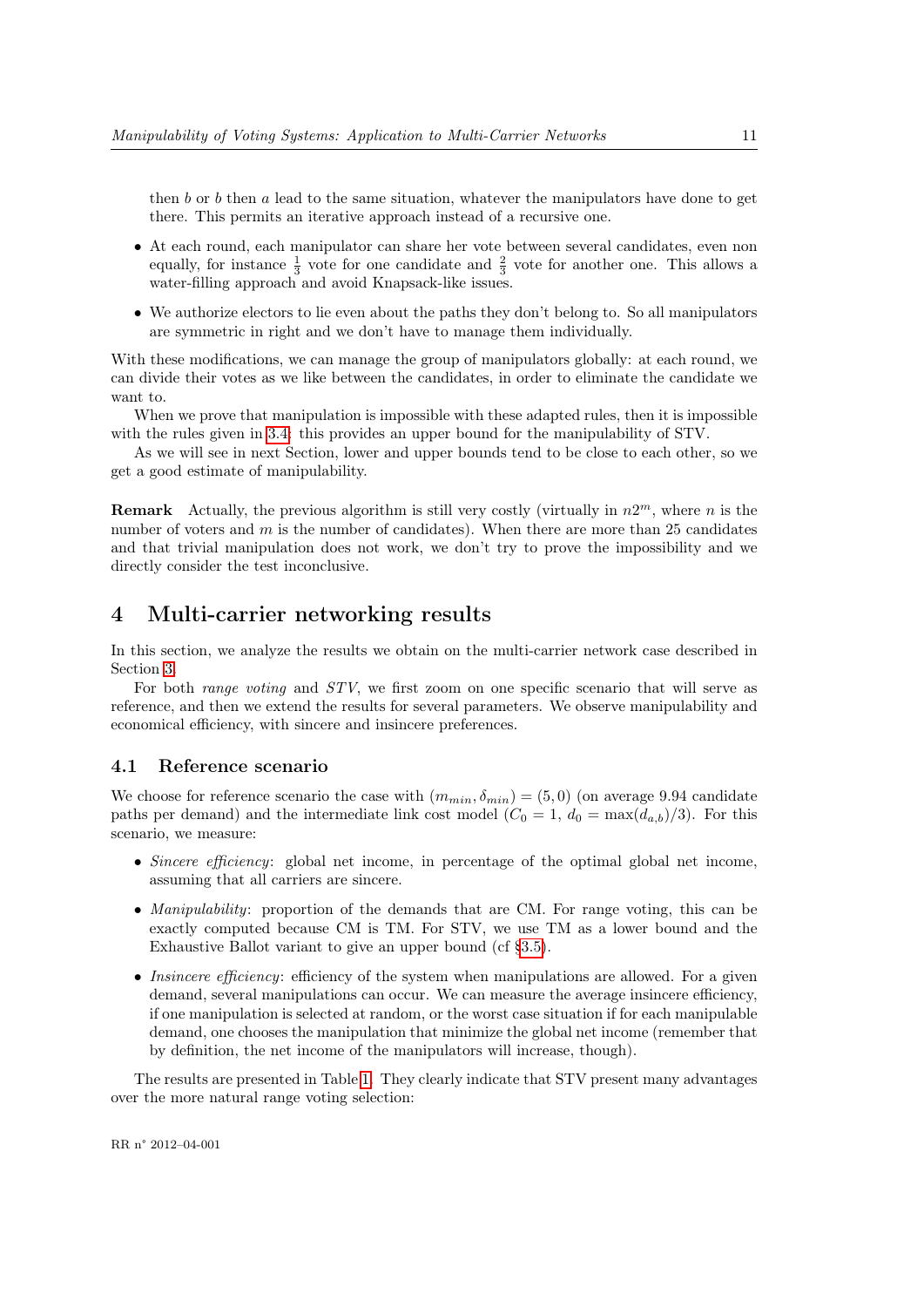| Voting system                     | Range Voting | <b>STV</b>         |
|-----------------------------------|--------------|--------------------|
| Sincere efficiency                | $100\%$      | $95\%$             |
| Manipulability                    | $96\%$       | $< 20\%$ (TM: 18%) |
| Insincere efficiency (average)    | 37\%         | 90%                |
| Insincere efficiency (worst case) | $-75\%$      | 89\%               |

Table 1: Main results for the reference scenario  $((m_{min}, \delta_{min}) = (5, 0), (C_0, d_0)$  $(1, \max(d_{a,b})/3)$ )

- For sincere voting, i.e. with no manipulation, *range voting* manipulability gives the economical optimum as expected. While not having global optimum as a target STV still manages to achieve about 95% to the optimum. This slight efficiency decrease can be seen as the price to pay for robustness (see below).
- Almost all demands (96%) can be manipulated if ranged voting is used, against less than 20% for STV.
- Considering the impact on efficiency, the degradation is very high for *range voting*: it becomes only 37% of the optimum on average, down to -75% in the worst case scenario. On the other hand, STV maintains a robust 90% on average (89% in the worst case scenario).

So we should retain that STV is much less subject to manipulation than range voting, and that even when a manipulation exists, its impact on the global welfare is bearable.

#### 4.2 Impact of parameters

We proposed in Section 3 two path-limitation parameters and three cost models, so we have six possible configurations. Results for these six configurations follow.

#### 4.2.1 Manipulability

Figure 2 indicates the manipulability of the considered scenarios.

For both voting systems, the more numerous the path candidates are, the more manipulable they are. This is somehow expected, as more candidates mean more possible challengers for manipulation. So the supervisor should limit the number of proposed candidates to decrease the manipulability, while keeping enough candidates to allow a fair path selection. Concerning the link cost model, we observe that the flatter it is, the lower the manipulability (for both voting systems). But the most interesting result is that the manipulability of STV stays much lower than the one of *range voting* in all cases. While *range voting* manipulation is always higher than 85%, STV manipulation is about 30% or less except for one scenario (between 40% and 48% for the highest number of candidate paths with purely linear link cost model).

Note that for STV, the lower and upper bounds for manipulability are relatively close. The differences are higher when the number of candidate paths increases, but this is due to the way we calculate the upper-bound (see Section 3), skipping the evaluation for demands with too many candidate paths.

#### 4.2.2 Sincere economical efficiency

Figure 3 gives the sincere efficiency of the manipulability of the considered scenarios. As expected, range voting gives 100% economical efficiency. But STV gives an economical efficiency close to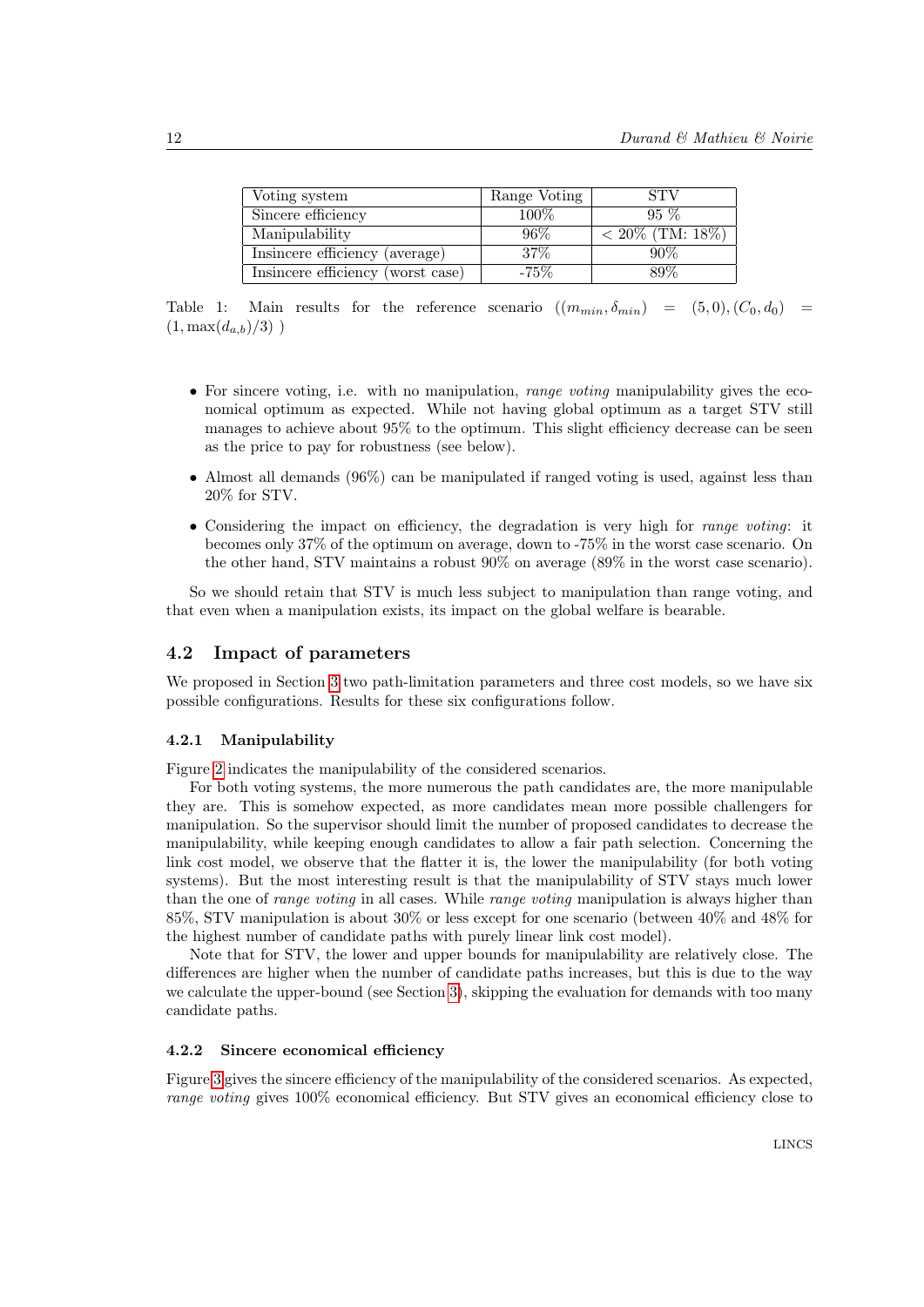

Figure 2: Manipulability of STV vs. Range Voting



Figure 3: Efficiency of STV vs. Range Voting for sincere preferences

this optimum. For both low or high number of candidate paths, this efficiency is about 80% for purely linear link cost model, about 95% for intermediate link cost model, and more than 99% for constant link cost model. This confirms that, even if STV may give a path which is not the optimal one for global economical benefits, the selected path is quite close to the optimal choice.

For completeness, Figure 3 also indicates the efficiency obtained when the path is chosen at random among the candidates, and when the worst candidate is chosen.

#### 4.2.3 Insincere efficiency

To complete our study, Figure 4 displays the insincere efficiencies. For all scenarios, one observes a huge gain by choosing STV instead of range voting. For STV, the economical efficiency is only slightly degraded compared to sincere preferences, and the worst case is never far from the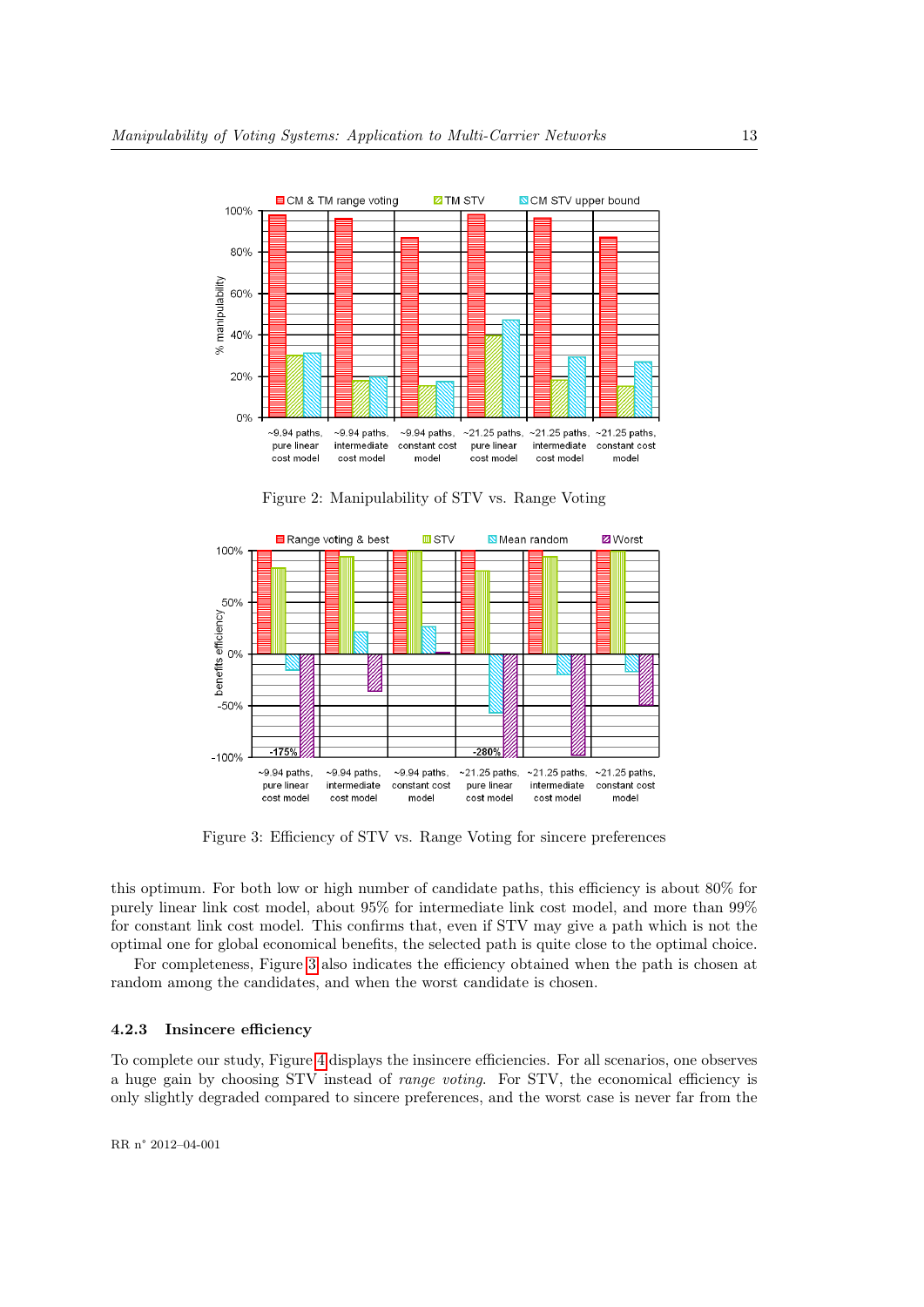

Figure 4: Efficiency of STV vs. Range Voting for manipulated preferences

average case. Numerically, insincere efficiencies range between 60 to 70% for the purely linear link cost model (vs. about 80% for the sincere preferences), about 90% for the intermediate link cost model (vs. about 95% for the sincere preferences), and it is even slightly improved for the constant link cost model (not visible on the graph, above  $99\%$  in all cases). For *range voting*, the economical efficiency is largely degraded compared to sincere utilities: while the economical efficiency with sincere utilities is 100%, when considering manipulations, it falls to: about 0% on average and large negative values on worst case for the purely linear link cost model; about 35% on average and about 8% on worst case for the intermediate link cost model; about 60% on average and about 50% on worst case for the constant link cost model.

All these results confirm that STV is really safer to preserve the economical benefits of the selected candidate path than range voting.

## 5 Conclusion

Existing theoretical results show that, except for a few degenerated cases, any other voting system is susceptible, in some scenarios, to be manipulated, even by a single voter. In this paper, we proposed to quantify manipulability in practical scenarios and to measure its effects with respect to global welfare. We focused on the use case of multi-carrier end-to-end path establishment. We compared two voting systems:

- Range Voting: it corresponds to what a classical game theory approach where participants are supposed to try and optimize the global welfare. Indeed, range voting maximizes the global net income of the system, provided that the carriers (the voters) give their sincere utilities on the proposed candidate paths (their own net income).
- $STV$ : this is another voting system, based on elimination rounds. STV has a "reputation" to be less manipulable, which we were able to validate in our study.

In the end, our study highlights the interest of voting systems in the context of Internet economical ecosystems where many competing players are involved, with end-to-end path selection as a practical use case.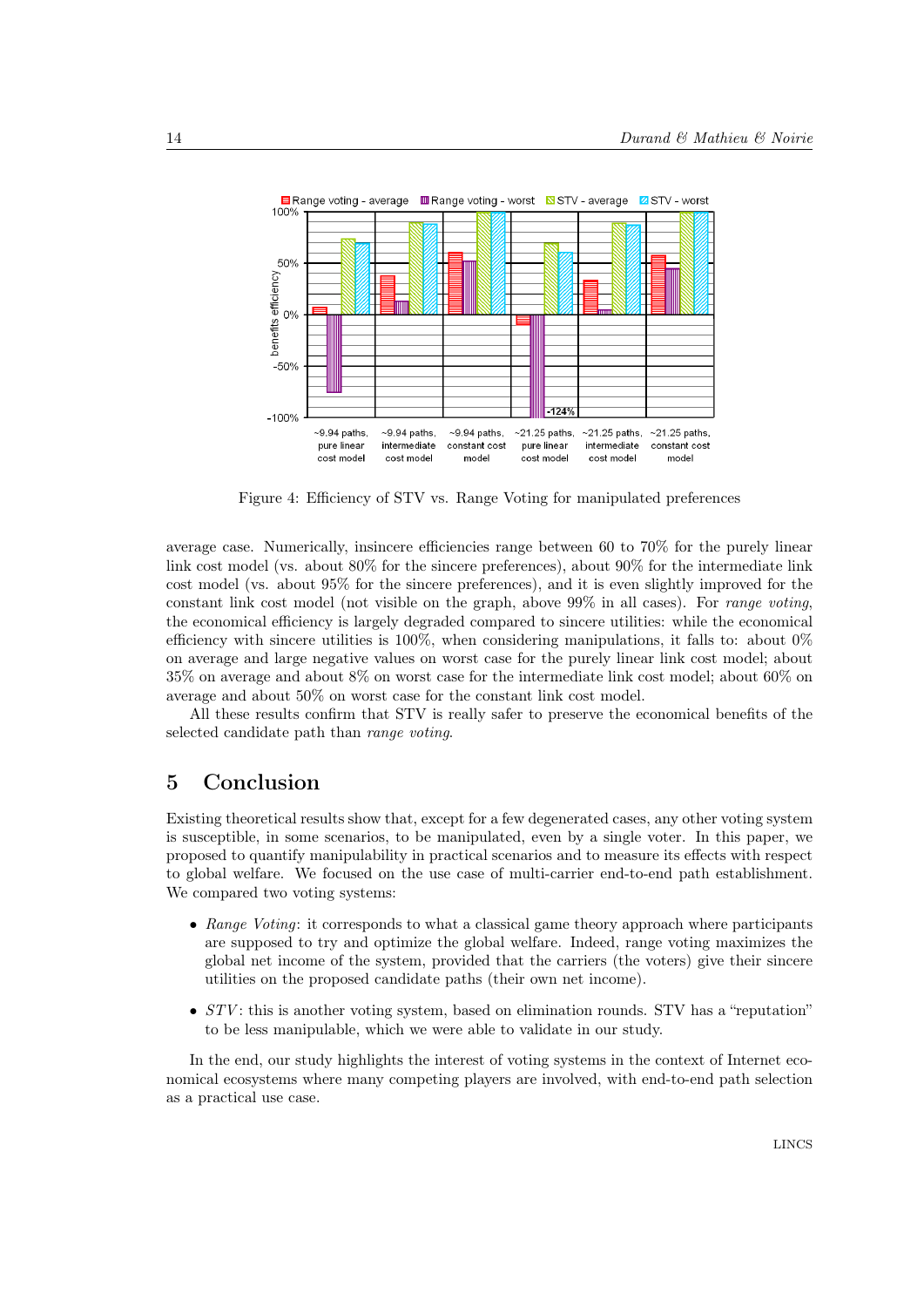We also observed that all voting systems are not equivalent: when carriers cannot be trusted, STV can largely outperform (in our framework) the economical gain maximization that Range Voting is supposed to achieve:

- STV manipulability probability can be as low as 20% while, in the same configuration, Range Voting is close to 100%.
- With  $STV$ , the carriers do not need to give all the information to process the vote, the preference order with the indifference limit is enough, while for Range Voting, they must give the whole information about their cost. So not only is STV less manipulable, but it also limits the diffusion of knowledge that could be used for manipulation.
- Although STV does not target the economical optimal choice, it remains very close to that optimum. The price of non-manipulability is low (in the range of  $5\%$  in our study).
- Considering manipulations, the degradation on the economical efficiency is limited with STV, while it is huge with range voting, which reinforces the interest of STV.

#### Future work

The work presented in this paper opens many opportunities for future works:

- Analysis of the sensibility of various parameters: in our use-case, we started to analyze the sensibility to the link cost structure and number of proposed candidate paths. But lot of other parameters could be tested: changes in the revenue model for the carriers (e.g., user's fare proportional to the length of the path instead of flat fare in our study), other multi-carrier topologies (e.g., more hierarchical topologies as one can have in the today's Internet), etc.
- Analysis of other voting systems one can find in the literature, or proposition of new efficient voting algorithms to apply.
- Identification of other use cases in the context of Internet, with other kind of ecosystems. Here is a non-exhaustive list of such use cases: service composition at the application layer with many service providers, full service offer involving all the actors of the economical chain from end-users to operators and service providers, selection of master nodes in peerto-peer networks, etc.

Indeed, the framework of voting systems can be useful in any situations in which one can identify voters that need to decide among different options. We proved in our study case that, by correctly choosing the voting system, one can limit the manipulability by some coalition of voters and preserve the revenue for the global economical ecosystem.

### References

- [1] Salvador Barberá. Strategy-proofness and pivotal voters: A direct proof of the gibbardsatterthwaite theorem. International Economic Review, 24(2):pp. 413–417, 1983.
- [2] John J. Bartholdi and James B. Orlin. Single transferable vote resists strategic voting. Social Choice and Welfare, 8:341–354, 1991.
- [3] Jean-Pierre Benoît. The gibbard-satterthwaite theorem: a simple proof. Economics Letters,  $69(3):319 - 322, 2000.$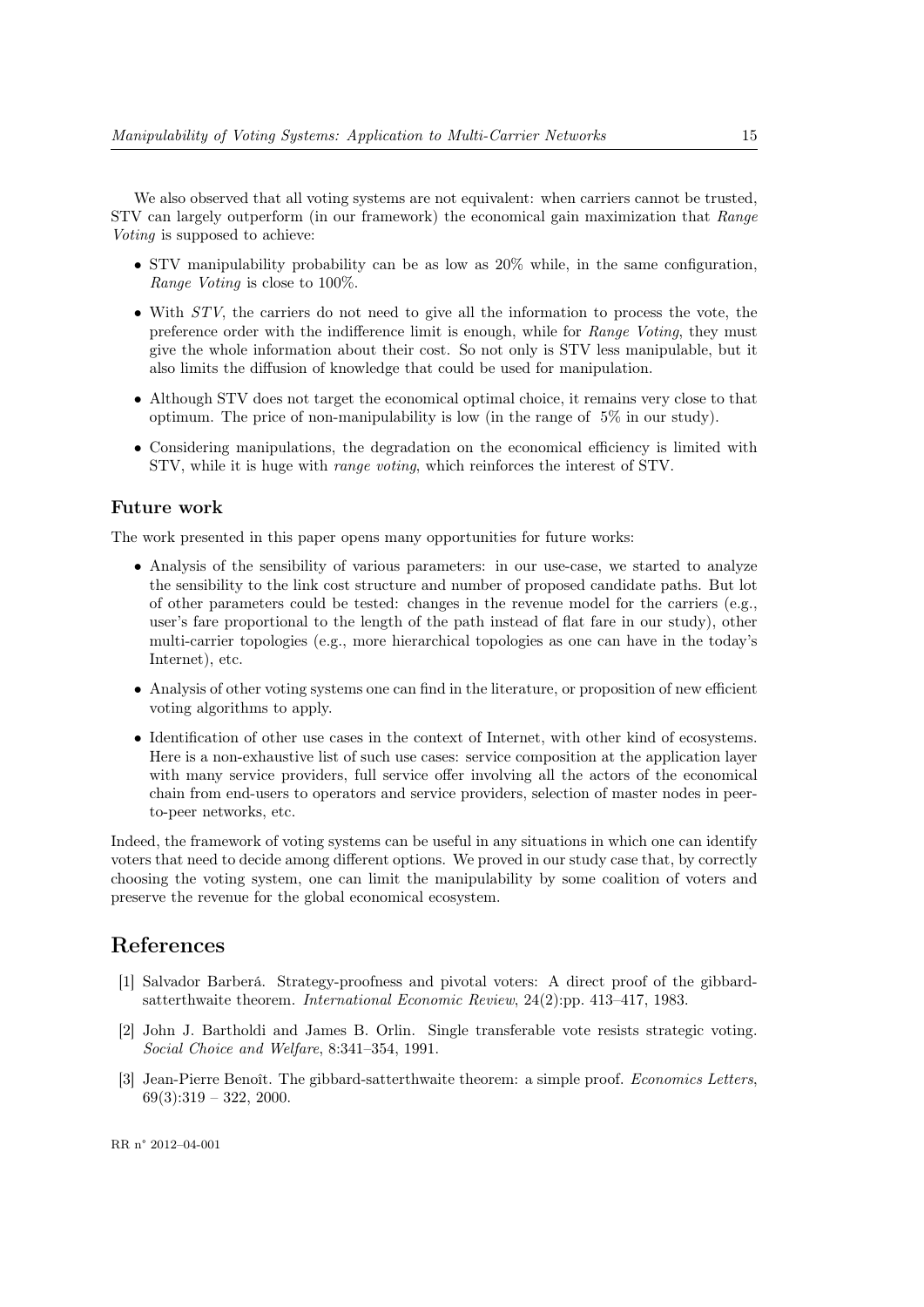- [4] John R. Chamberlin, Jerry L. Cohen, and Clyde H. Coombs. Social choice observed: Five presidential elections of the american psychological association. The Journal of Politics, 46:479–502, 1984.
- [5] Tom Coleman and Vanessa Teague. On the complexity of manipulating elections. In Proceedings of the thirteenth Australasian symposium on Theory of computing - Volume 65, CATS '07, pages 25–33, Darlinghurst, Australia, Australia, 2007. Australian Computer Society, Inc.
- [6] Tom Coleman and Vanessa Teague. On the complexity of manipulating elections. In CATS2007, volume 65 of CRPIT, pages 25–33. ACS, 2007.
- [7] Vincent Conitzer and Tuomas Sandholm. Universal voting protocol tweaks to make manipulation hard. CoRR, cs.GT/0307018, 2003.
- [8] Amogh Dhamdhere and Constantine Dovrolis. The internet is flat: modeling the transition from a transit hierarchy to a peering mesh. In Proceedings of the 6th International COnference, Co-NEXT '10, pages 21:1–21:12, New York, NY, USA, 2010. ACM.
- [9] Allan Gibbard. Manipulation of voting schemes: A general result. Econometrica, 41(4):587– 601, July 1973.
- [10] Allan Gibbard. Manipulation of schemes that mix voting with chance. Econometrica, 45(3):665–81, April 1977.
- [11] Craig Labovitz, Scott Iekel-Johnson, Danny McPherson, Jon Oberheide, and Farnam Jahanian. Internet inter-domain traffic. In Proceedings of the ACM SIGCOMM 2010 conference on SIGCOMM, SIGCOMM '10, pages 75–86, New York, NY, USA, 2010. ACM.
- [12] Noam Nisam, Tim Roughgarden, Éva Tardos, and Vijay V. Vazirani. Algorithmic Game Theory. Cambridge University Press, September 2007.
- [13] Philip J. Reny. Arrow's theorem and the gibbard-satterthwaite theorem: a unified approach. Economics Letters, 70:99–105, January 2001.
- [14] Mark Allen Satterthwaite. Strategy-proofness and arrow's conditions: Existence and correspondence theorems for voting procedures and social welfare functions. Journal of Economic Theory, 10(2):187–217, April 1975.
- [15] G. Ulrich. Computer generation of distributions on the m-sphere. Applied Statistics, pages 158–163, 1984.
- [16] John Von Neumann and Oskar Morgenstern. Theory of games and economic behavior. Princeton University Press, 1944.
- [17] Toby Walsh. An empirical study of the manipulability of single transferable voting. CoRR, abs/1005.5268, 2010.
- [18] Tjark Weber. Alternatives vs. outcomes: A note on the gibbard-satterthwaite theorem. Mpra paper, University Library of Munich, Germany, 2009.
- [19] Andrew T. A. Wood. Simulation of the von Mises-Fisher distribution. Communications in Statistics—Simulation and Computation, 23(1):157–164, 1994.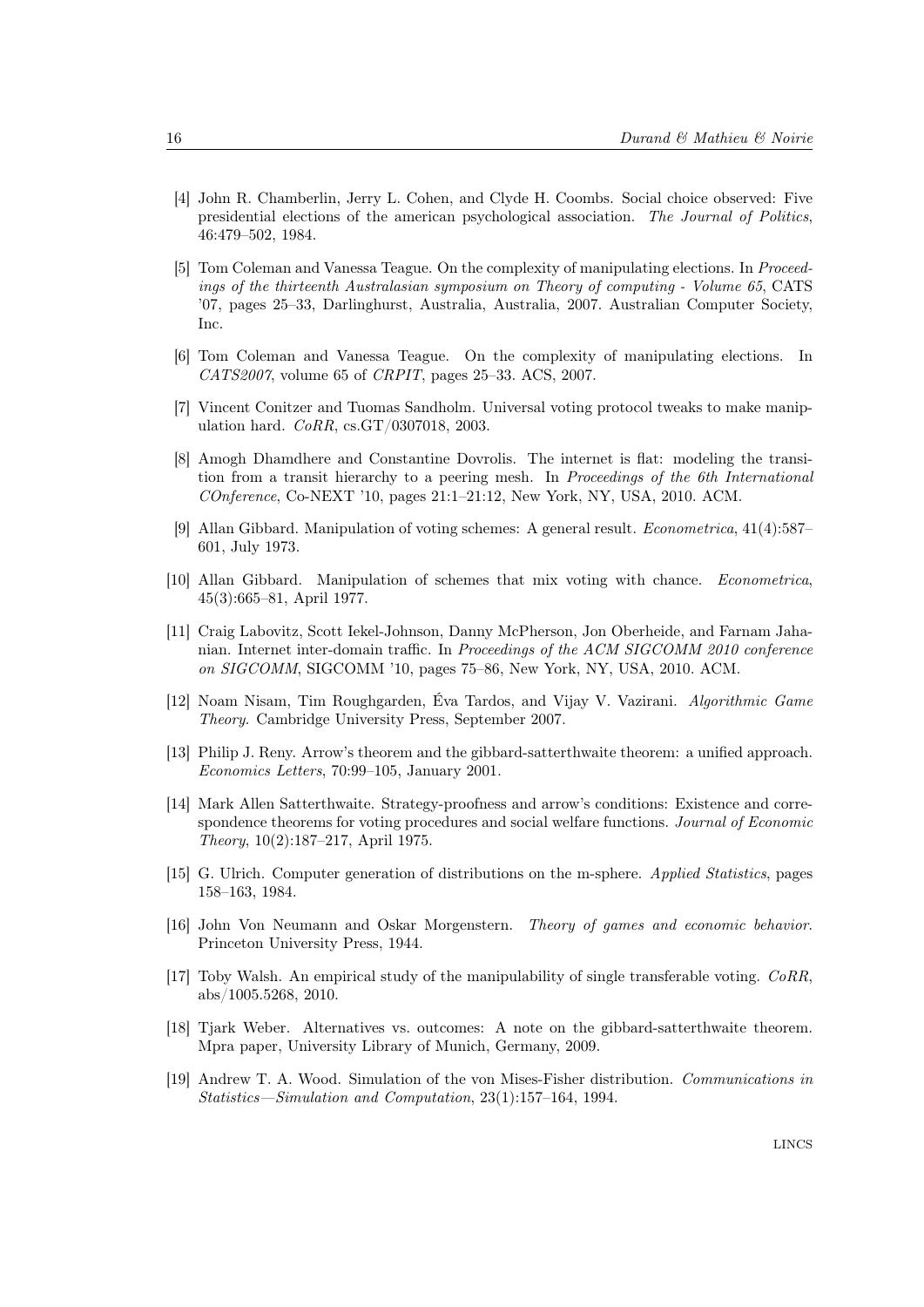- [20] Michael Zuckerman, Omer Lev, and Jeffrey S. Rosenschein. An algorithm for the coalitional manipulation problem under maximin. In AAMAS '11, pages 845–852, 2011.
- [21] Michael Zuckerman, Ariel D. Procaccia, and Jeffrey S. Rosenschein. Algorithms for the coalitional manipulation problem. In SODA, pages 277–286, 2008.